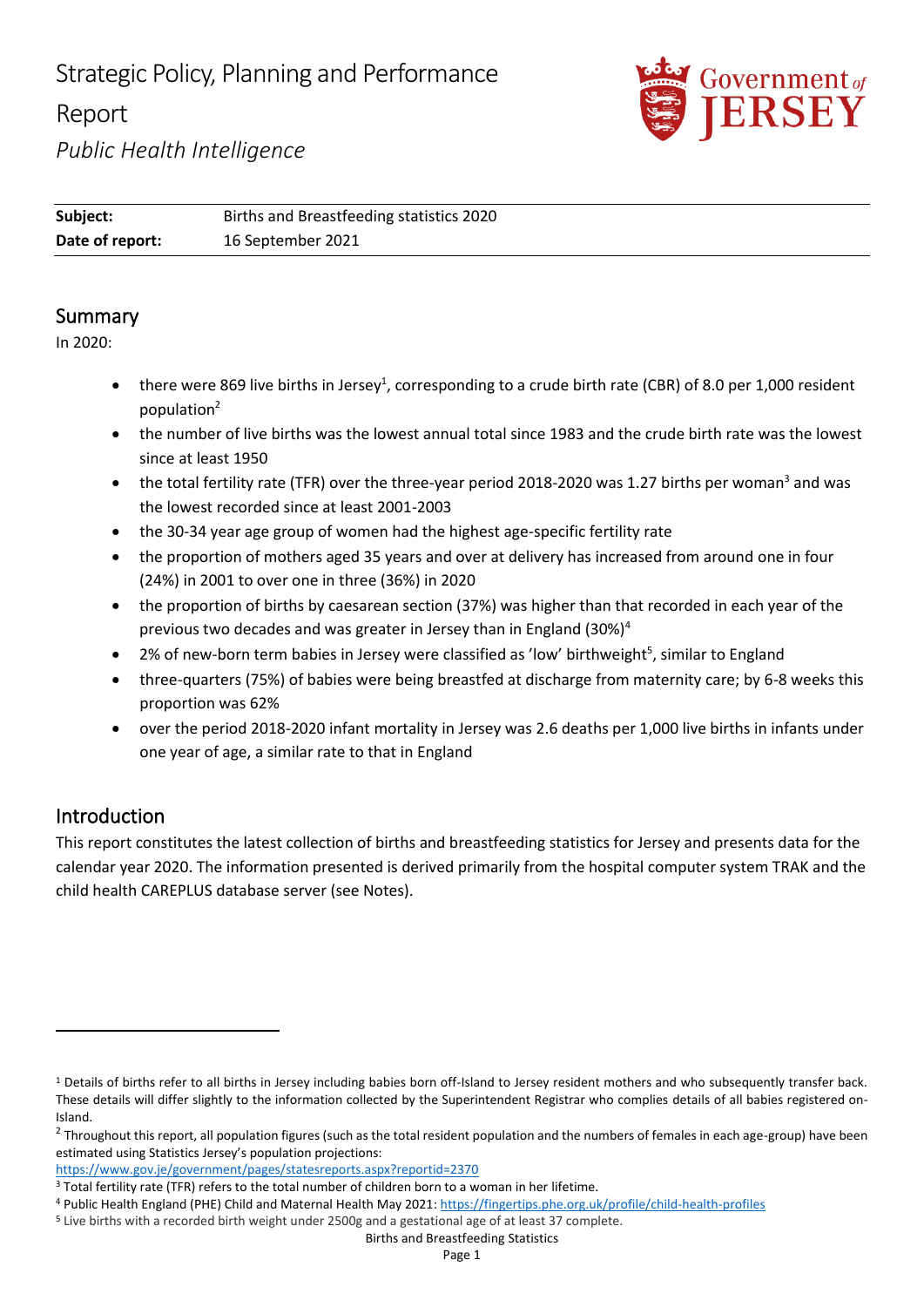The information presented includes:

- number of births
- crude birth rate (CBR) and total fertility rate (TFR)
- age of mother at delivery
- age-specific fertility rates
- rates of caesarean section
- birth weight
- breastfeeding patterns
- infant mortality

#### **What the data is telling us?**

In total, there were 869 births in 2020, with around 250 fewer babies born in Jersey in 2020 than in 2012, a decrease of 23% over that period.

Additionally, the general fertility rate, which is a better metric to show national birth trends over time, also dropped 25% over the same period to 44.2 births per 1,000 women ages 15 to 44. The 2020 rate set a record low in Jersey, since at least 2001.

The impact of the COVID-19 pandemic is likely to be seen in birth trends from 2021 onwards. For 2020, apart from November which was lower, the number of births per month was similar to respective months in the previous two years.

Lockdown and home confinement, as a result of the COVID-19 pandemic, does not appear to have led to a significant change in the ratio of exclusive or partial breastfeeding at the 6-8 week check-up; with similar rates seen throughout the year when compared to the preceding two years.

#### Births

In 2020:

- there were 869 live births in Jersey, representing the lowest annual total since  $1983^6$
- the number of live births has declined by around a quarter (23%) since the latest peak seen in 2012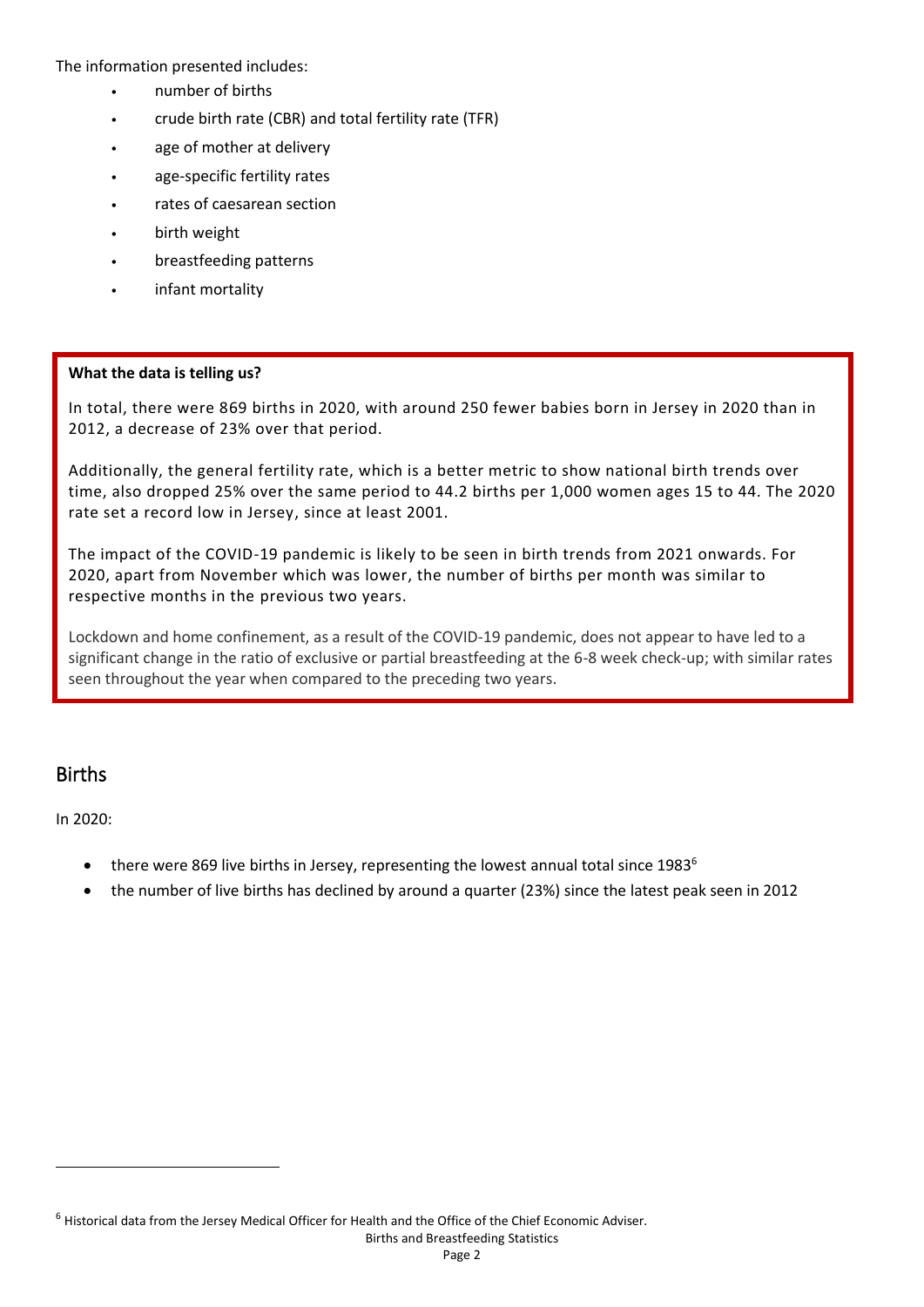#### **Figure 1: Number of births per year, 2000-2020**



### Sex of baby at birth

In 2020:

- there were 447 live births of males and 422 live births of females
- the male to female sex ratio for Jersey was 1,059 males per 1000 females; in England and Wales the sex ratio was 1,057
- the proportion of live male births (51%) was similar to that of females (49%); whilst in 2019 the proportion of male births was higher. Over the preceding decade, whilst there have been fluctuations in the actual numbers of boys and girls born each year, the relative proportions have been statistically similar (Figure 2)



#### **Figure 2: Percentage of annual births by sex, 2010-2020**

*Source: Trak / Careplus 2010-2020*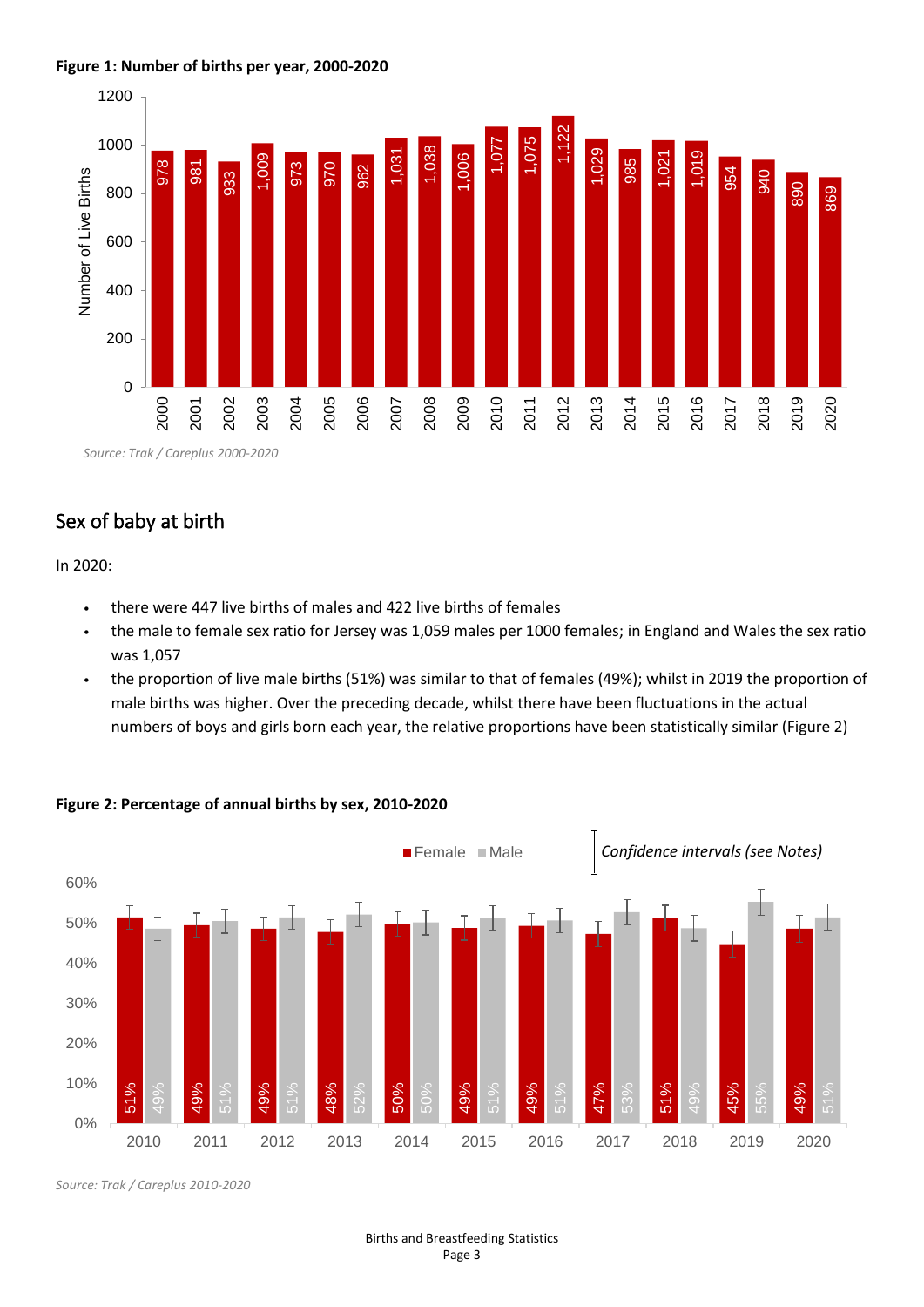# Crude birth rate

The crude birth rate (CBR) is defined as the number of live births in a year per 1,000 resident population.

- the crude birth rate in Jersey in 2020 was 8.0 live births per 1,000 residents, representing the lowest CBR recorded in the Island since at least 1950<sup>7</sup>
- over the last two decades, the CBR in Jersey has decreased from 11.1 per 1,000 residents in 2001 to 8.0 per 1,000 in 2020 (Figure 3)
- the crude birth rate in England in 2020 was 10.3 live births per 1,000 total population<sup>8</sup>, and was the lowest CBR recorded for England since at least 1938<sup>9</sup>

### General fertility rate

The general fertility rate (GFR) is defined as the number of live births in a year per 1,000 women in the population who are aged 15-44 years<sup>10</sup>. The GFR is a more considered way to measure fertility than the crude birth rate because the general fertility rate is not affected by changes in the size of sub-groups of the population which generally would not bear children (e.g. pensioners).

- there were 42 births for every 1,000 women of childbearing age in Jersey in 2020
- the GFR for Jersey over the last two decades shows similar behavior to the CBR (see Figure 3)
- for comparison, the GFR in England was 55 per 1,000 women of childbearing age in 2020



#### **Figure 3: General fertility rate and crude birth rate in Jersey, 2001-2020**

*Source: Trak / Careplus 2001-2020*

 $7$  Historical data from the Jersey Medical Officer for Health and the Office of the Chief Economic Adviser.

<sup>8</sup> UK Office for National Statistics: Provisional Births in England and Wales, 2020

<sup>9</sup> Births in England Wales Summary Tables

 $10$  For the calculation of GFR on an internationally comparable basis, child-bearing age is defined as 15 to 44 years.

Births and Breastfeeding Statistics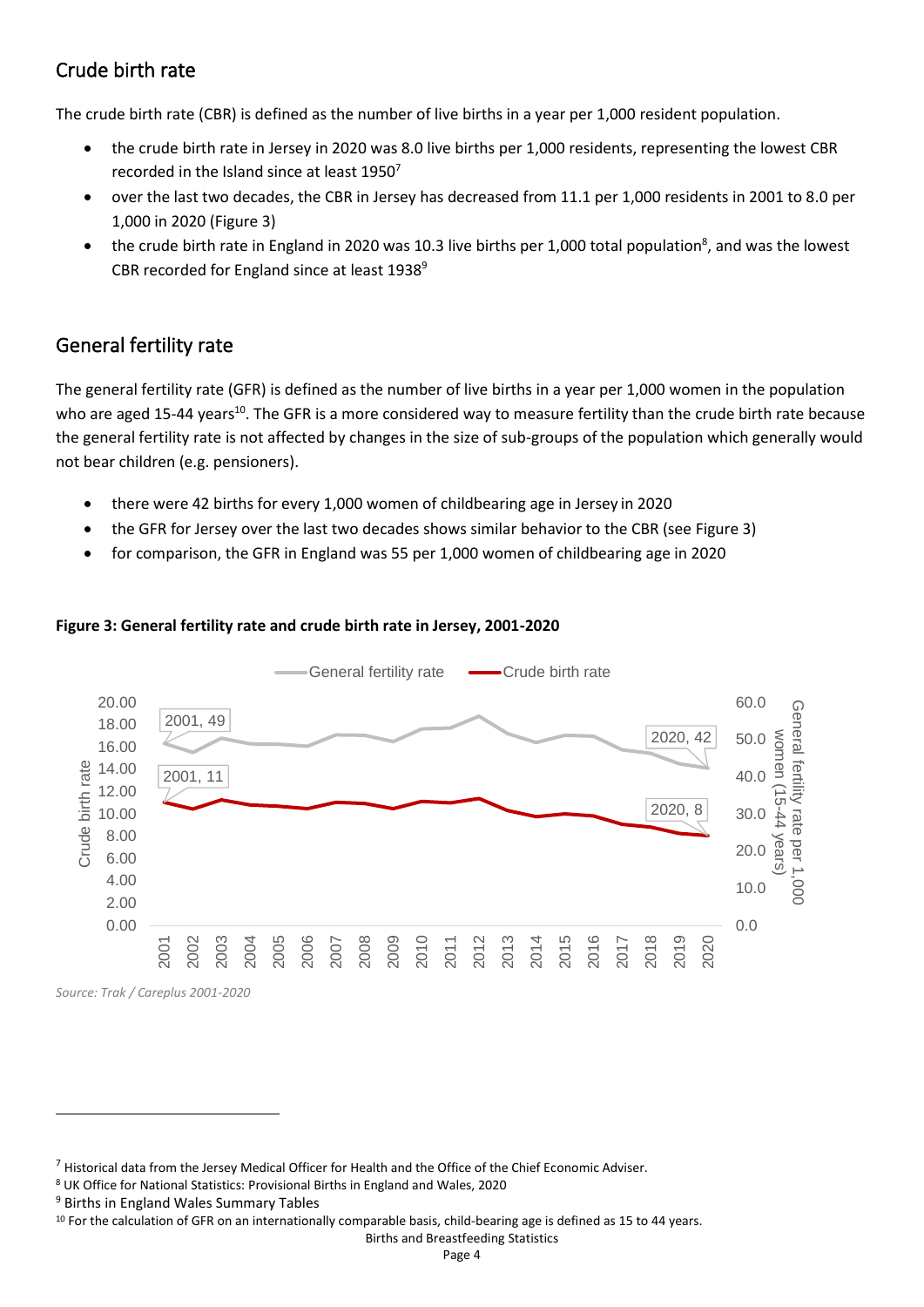# Total fertility rate

The total fertility rate (TFR) refers to the total number of children born to a woman in her lifetime if she were subject to the current rates of age-specific fertility in the population. The TFR is affected both by the number of children women have across their child-bearing years as well as the specific timing. The TFR will decline if women start having fewer children overall, and it will also decline if women generally start delaying childbearing to later years. Similarly, a rise in TFR would result from women having more children and/or women moving towards having children earlier in their life.

Table 1 shows the details of the calculation of the TFR in Jersey for the three-year period 2018-2020<sup>11</sup>:

- the TFR in Jersey during the period 2018-20 was 1.27 births per woman, equivalent to 1,270 births per 1,000 women
- the TFR in Jersey in 2018-20 was the lowest since at least 2001-3 (see Figure 4)
- between 2004-2006 and 2010-2012 the total fertility rate (TFR) in Jersey had increased from 1.39 to 1.60 and has since decreased
- in England the TFR has declined from 1.94 in 2012 to 1.65 children per woman in 2019<sup>12</sup>
- in 2019, the total fertility rate in the EU was 1.53 live births per woman<sup>13</sup>

| Age of women<br>(years) | Estimated number of<br>women<br>in age group | Births to women<br>in age group* | Age specific birth rate<br>= births to women in age<br>group / number of<br>women in age group |
|-------------------------|----------------------------------------------|----------------------------------|------------------------------------------------------------------------------------------------|
| $15 - 19$               | 8,697                                        | 34                               | 0.00                                                                                           |
| $20 - 24$               | 8,518                                        | 188                              | 0.02                                                                                           |
| $25 - 29$               | 10,460                                       | 538                              | 0.05                                                                                           |
| 30-34                   | 10,616                                       | 1,040                            | 0.10                                                                                           |
| 35-39                   | 11,412                                       | 710                              | 0.06                                                                                           |
| 40-44                   | 11,092                                       | 189                              | 0.02                                                                                           |
|                         |                                              | Sum                              | 0.25                                                                                           |
|                         |                                              | $TFR = Sum \times 5$             | 1.27                                                                                           |

#### **Table 1: Calculation of the total fertility rate (TFR) for Jersey, 2018-2020**

*\*the small number of births to women aged 45 years and over are included in the number of births to women aged 40-44 years* 

<sup>&</sup>lt;sup>11</sup> Births data for the most recent three-year time period (2018-2020) are aggregated in order to ensure sufficiently large numbers at lower and higher ages of mother.

<sup>12</sup> UK Office for National Statistics: Births in England and Wales, 2019

<sup>13</sup> Eurostat Statistics Explained – Fertility Statistics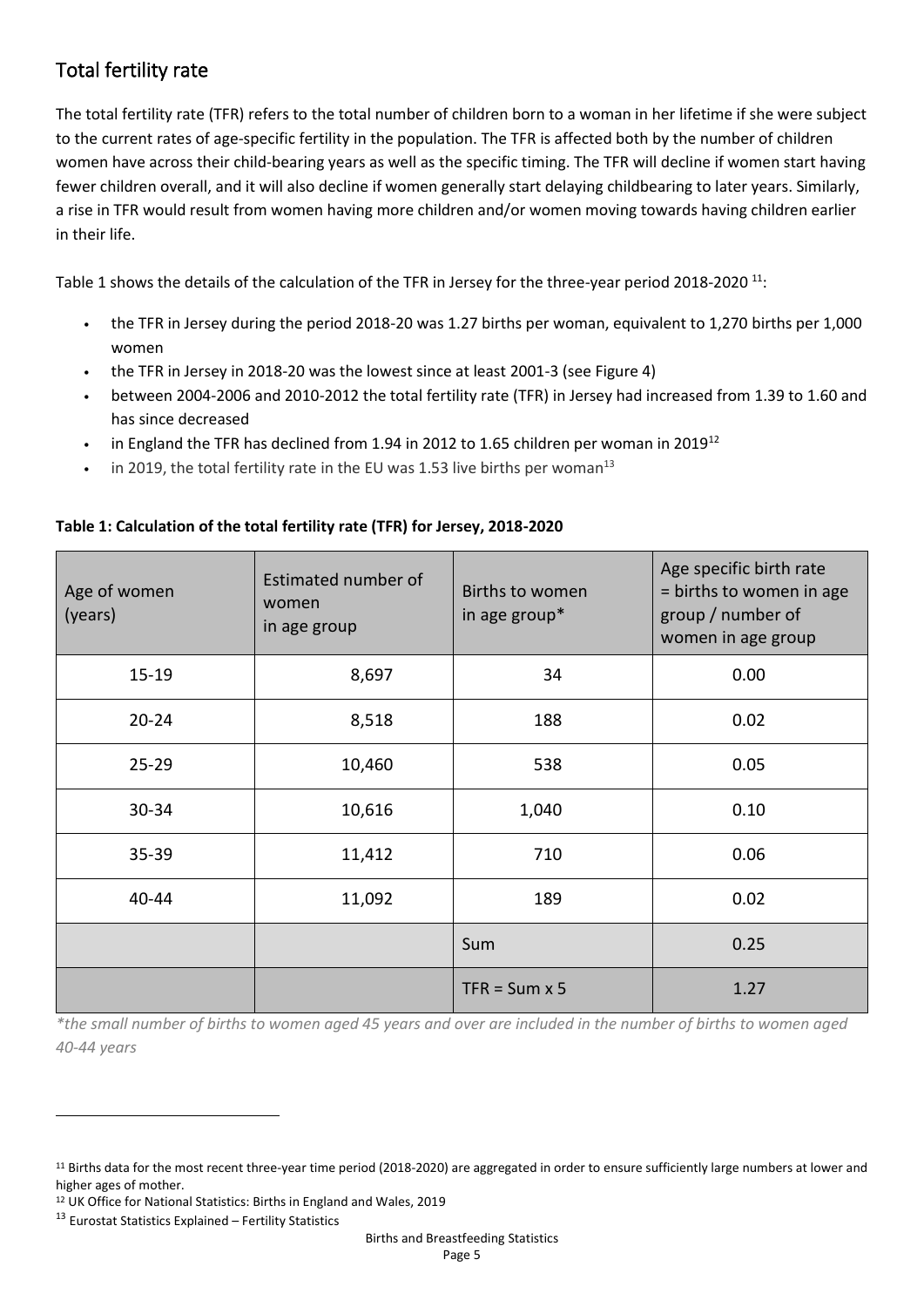### **Figure 4: Mean number of live births and total fertility rate (TFR) in Jersey, three-year periods; 2001-03 to 2018-2020**



*Source: Trak / Careplus 2001-2020*

# Multiple births

- 21 mothers in Jersey had a multiple birth in 2020 compared to 12 in 2019 (see Figure 5); the latest figure is similar to the number recorded in 2018 (24)
- in 2020, 42 children were born as part of a multiple birth (twins, triplets etc.) in 2020 compared to 24 children in 2019
- the rate of multiple births in Jersey was 48.4 per 1,000 births in 2020

#### **Figure 5: Number of multiple live births and multiple birth rate per 1,000 maternities, 2015-2020**



*Source: Trak / Careplus 2015-2020*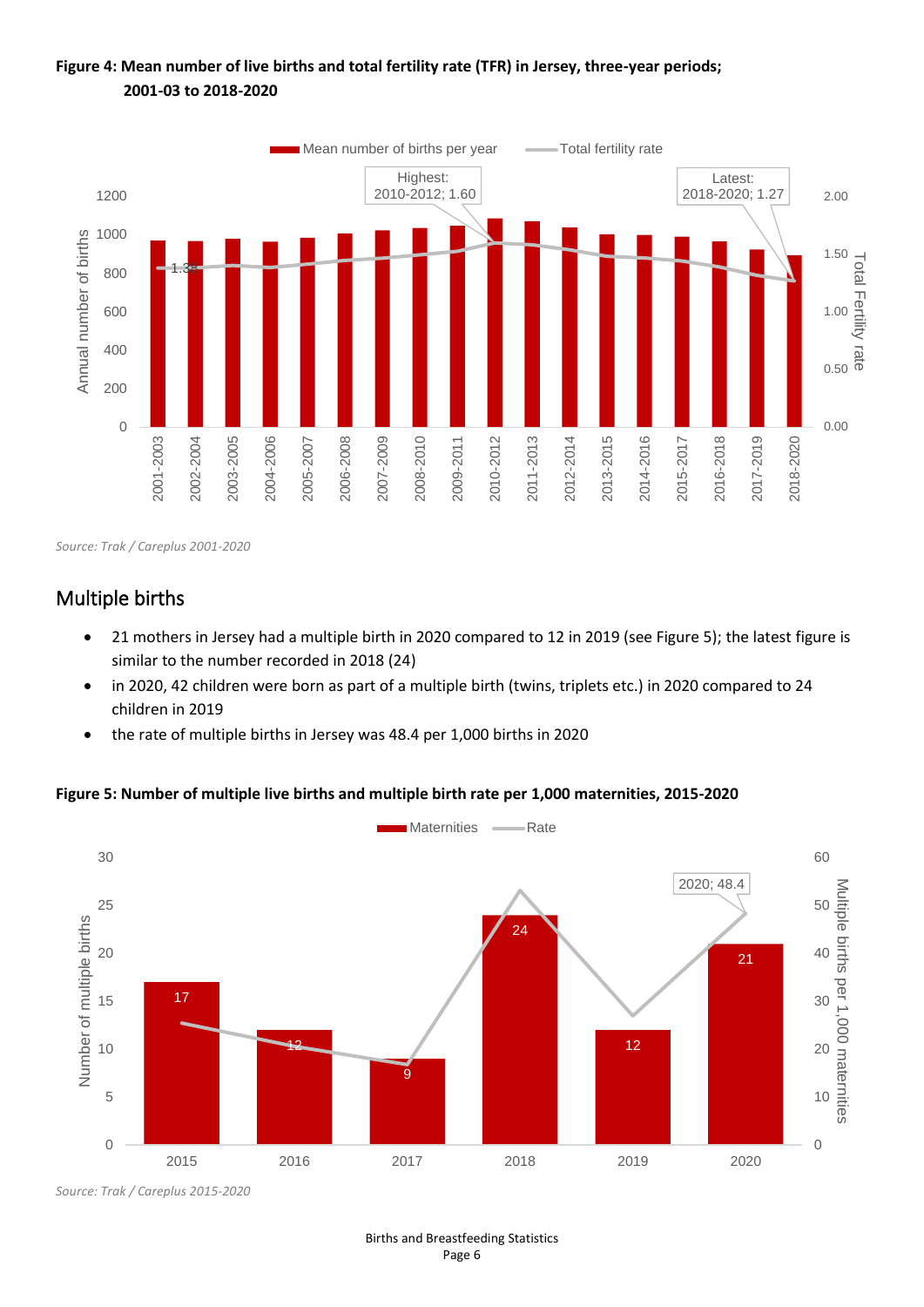# Delivery statistics

In 2020:

- 65 births (7% of all live births) occurred before 37 weeks gestation and were classed as **preterm**
- 47% of all live births were first births; 36% were second births; and 18% were third or later births
- 25% of first live births were to mothers aged 25-29 years; 37% were to mothers aged 30-34 years; and (21%) were to mothers aged 35-39 years (see Figure 6)

#### **Figure 6: Proportion of live first births by age group, 2020**



 $15-19$   $20-24$   $25-29$   $30-34$   $35-39$   $40-44$   $45+$ 

### Age of mothers at delivery

- the mean average age of mothers giving birth in Jersey, was 32.6 years in 2020; in England and Wales the mean age of women at childbirth was 30.7 years in 2019<sup>14</sup>
- there has been an increase in the mean average age of women having a first birth in Jersey over the last decade, from 31.2 years in 2011 to 32.6 years in 2020; in England and Wales in 2019 the mean age of first-time mothers was 28.9 years
- in the EU, the mean age of women at the birth of their first child in 2019 was 29.4 years<sup>15</sup>
- the median age of women at childbirth in Jersey in 2020 was 33.1 years, up from 31.0 years during the last decade (2011)
- 1.3% of all births in Jersey during the three-year period 2018-2020 were to women under 20 years of age, a similar proportion to that recorded in 2000-2002
- the proportion of women aged 20 to 29 years giving birth in Jersey has declined from 34% in 2000-2002 to 27% in 2018-2020
- the proportion of women aged 30 years and over giving birth in Jersey has increased from 58% in 2000-2002 to 65% in 2018-2020

### Mothers aged 35 years and over

- the proportion of mothers giving birth aged 35 years and over in Jersey has increased from around a quarter (24%) in 2000 to over one in three (36%) in 2020 (see Figure 7)
- the proportion of mothers giving birth aged 35 and over in England (24%) in 2019<sup>16</sup> was lower than in Jersey in 2020 (36%)

<sup>15</sup> Eurostat Statistics Explained – Fertility Statistics

<sup>16</sup> Public Health England (PHE) Child and Maternal Health updated May 2021, available from: <https://fingertips.phe.org.uk/profile/child-health-profiles>

<sup>&</sup>lt;sup>14</sup> Births that occurred in England and Wales in the given calendar year; the figures are compiled from information supplied when births are registered as part of civil registration. See [www.ons.gov.uk,](http://www.ons.gov.uk/) Birth characteristics in England and Wales: 2019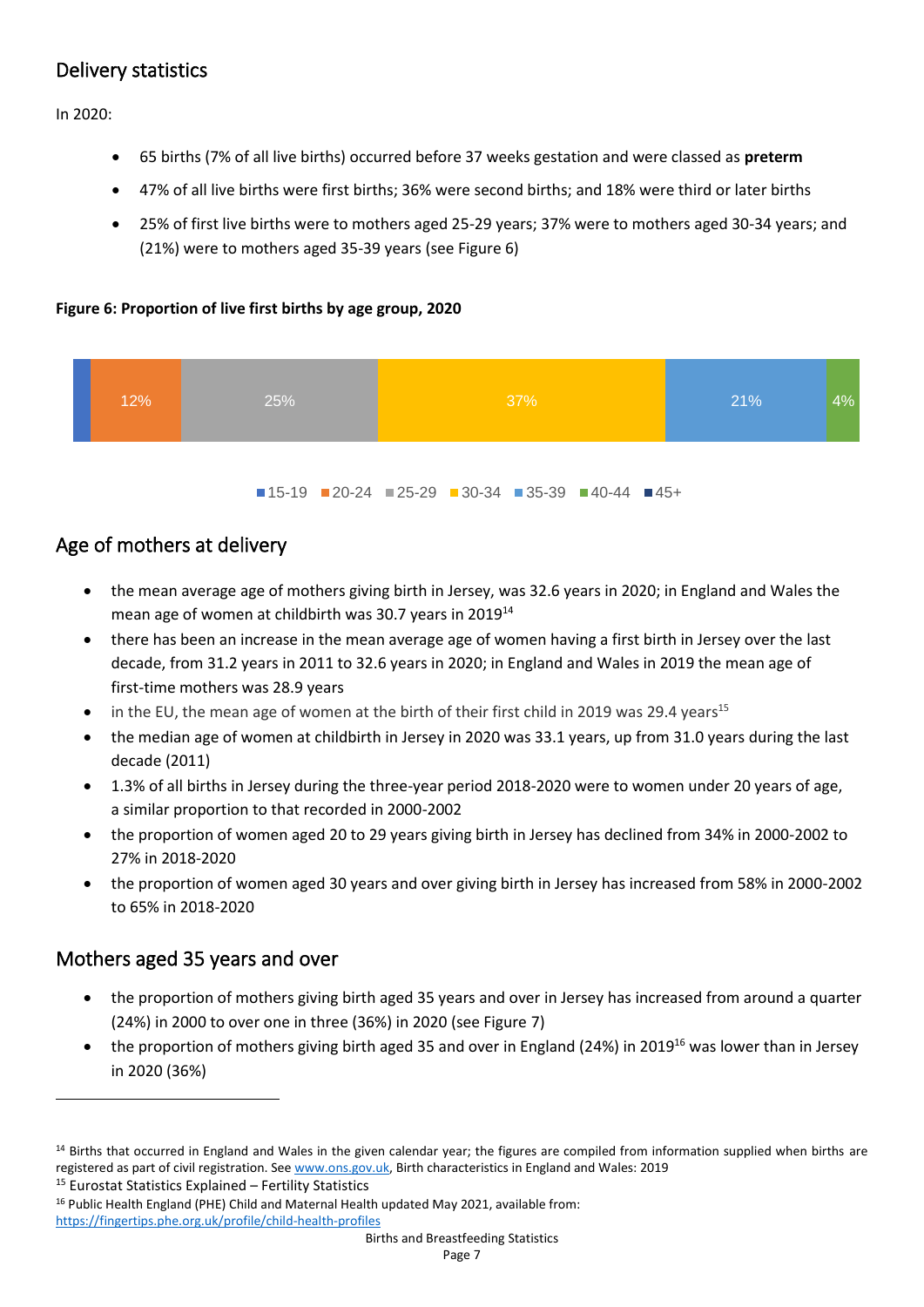#### **Figure 7: Proportion of mothers in Jersey aged 35 years and over at the time of birth, 2000-2020**



Table 2 shows the proportion of mothers aged 35 years and over at delivery in Jersey, the EU and selected European countries for 2019 (the year for which comparable data is most recently available).

• Jersey had a higher proportion of mothers aged 35 years and over at delivery than the EU average, the UK, Sweden, and Spain; and a lower proportion than Austria, France, Portugal, Bulgaria, Slovakia and Germany

#### **Table 2: Proportion of mothers aged 35 years and over at time of birth European countries and Jersey, 2019**

| Country         | <b>Proportion of mothers</b><br>aged 35 years and over; % |
|-----------------|-----------------------------------------------------------|
| UK (2018)       | 26.1                                                      |
| EU (2015-20)    | 28.0                                                      |
| Sweden          | 30.2                                                      |
| Spain           | 33.4                                                      |
| <b>Jersey</b>   | 33.4                                                      |
| Germany         | 36.2                                                      |
| Slovakia        | 36.5                                                      |
| <b>Bulgaria</b> | 37.9                                                      |
| Portugal        | 38.0                                                      |
| France          | 43.4                                                      |
| Austria         | 43.8                                                      |

*Source: Statistics Jersey and WHO Europe Region<sup>17</sup>*

<sup>17</sup> Eurostat Data Explorer, Live births by mother's year of birth (age reached) and birth order, available from: [http://appsso.eurostat.ec.europa.eu/nui/show.do?dataset=demo\\_fordagec&lang=en](http://appsso.eurostat.ec.europa.eu/nui/show.do?dataset=demo_fordagec&lang=en)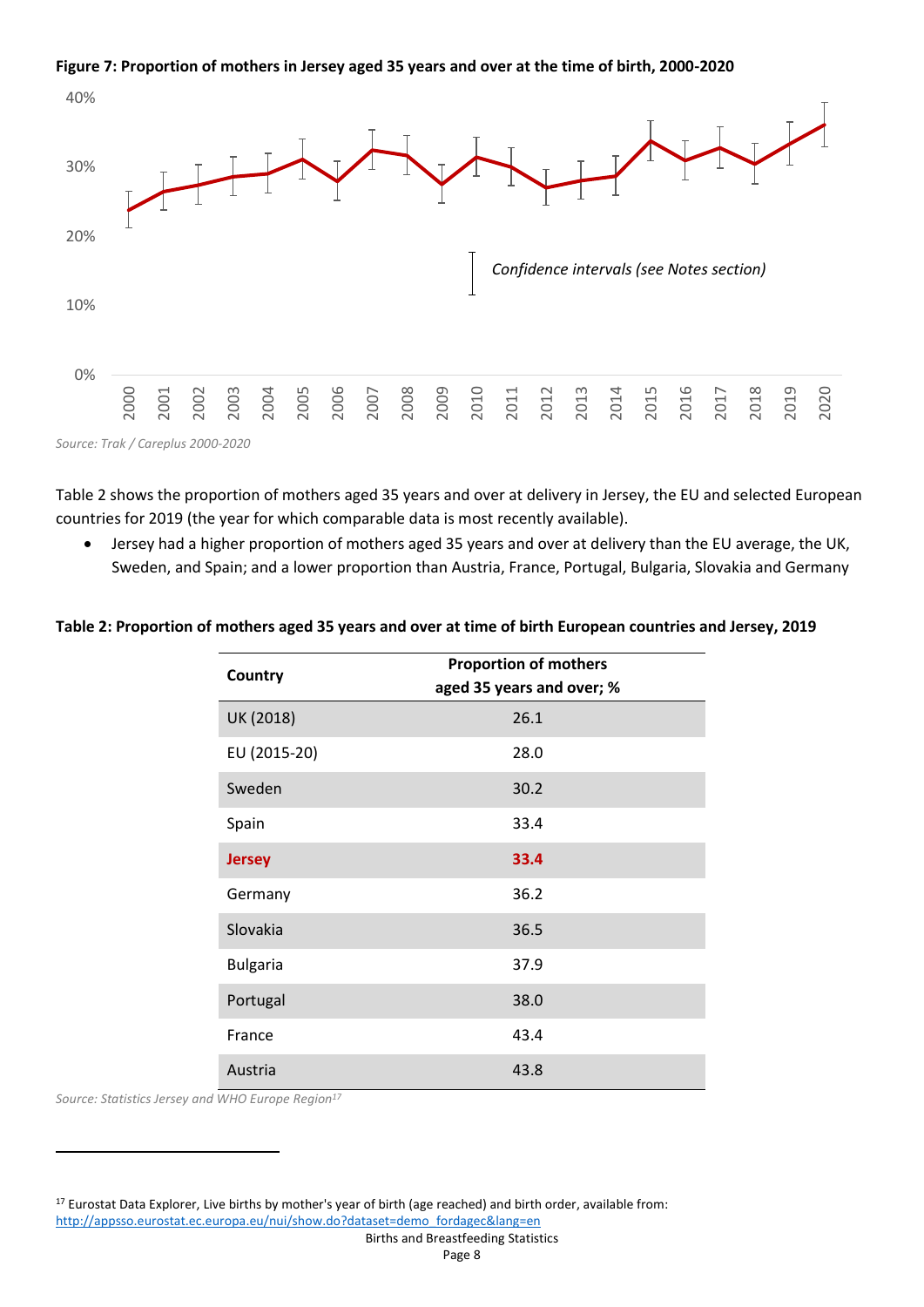# Teenage mothers (aged 17 years and under)

- since 2000 there has been a mean average of 5 births per year in Jersey to mothers aged 17 years and under
- the mean average number of births to mothers aged 17 years and under in Jersey has decreased from 7 per year during the decade 2001-2010 to 4 per year over the period 2011-2020
- during the five-year period 2016-20, 0.2% of births in Jersey were to mothers aged 17 years and under; in England in 2019-20, 0.7% of births were to teenage mothers aged 17 years and under<sup>18</sup>
- during the five-year period 2016-20, there were 3.3 conceptions per 1,000 women aged 17 years and under
- the conception rate for women under 18 years in England decreased for the 11th year in a row, the longest continued decrease since records began (16.7 in 2018)

# Age-specific fertility rates<sup>19</sup>

- since 2001-03, the 30-34 years age group has the highest age-specific fertility rate in Jersey
- fertility rates of women aged under 29 years have decreased since 2010-12



#### **Figure 8: Age-specific fertility rates (three-year averages) in Jersey, 2001-03 to 2018-2020**

*Source: Trak / Careplus 2001-2020*

# Caesarean sections

• during the three-year period 2018-2020 over a third (37%) of all deliveries in Jersey were by caesarean section<sup>20</sup> (see Figure 9)

<sup>18</sup> Public Health England (PHE) Child and Maternal Health updated May 2021, available from:

<https://fingertips.phe.org.uk/profile/child-health-profiles>

<sup>&</sup>lt;sup>19</sup> The age-specific fertility rate (the fertility rate by age of mother) is the number of [births](https://ec.europa.eu/eurostat/statistics-explained/index.php?title=Glossary:Birth) to mothers of age *x* expressed as a proportion of the female population of age *x*.

<sup>&</sup>lt;sup>20</sup> Prior to 2015 and again in 2018, information on caesarean sections was recorded on the child health system. In 2016 and 2017 caesarean information was no longer recorded on the child health system and information was taken from the TRAK system. This data only records numbers of caesarean sections, not numbers of live births. For these two years, the percentage was calculated by dividing the number of Caesarean sections recorded on TRAK by the number of mothers giving birth to live babies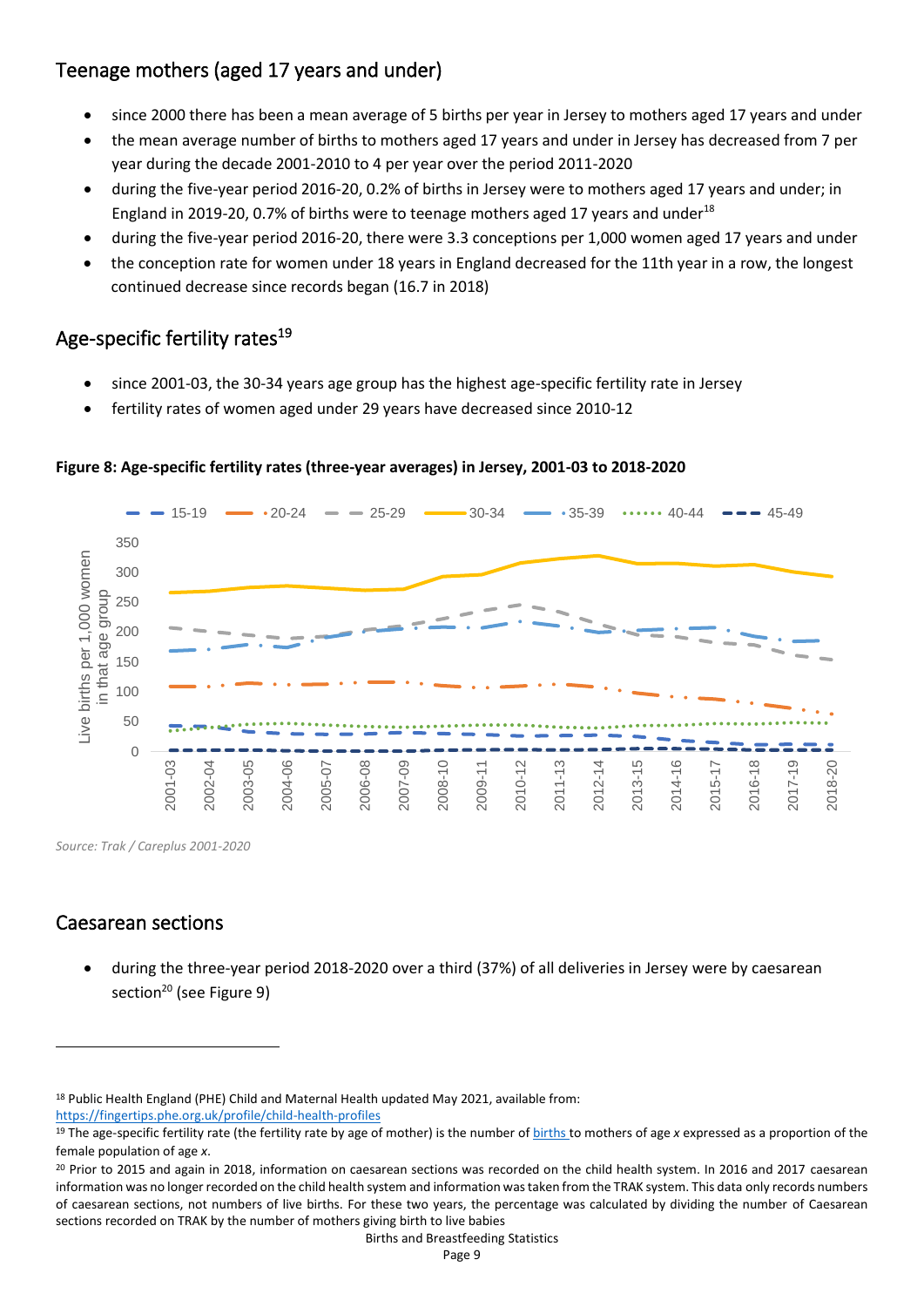- around a quarter (24%) of first births were delivered by an Emergency or Urgent caesarean<sup>21</sup>; the proportion reduced to one in seven (14%) at a second delivery, and around one in ten (11%) at subsequent deliveries
- around one in ten (12%) of first births were delivered by a scheduled or elective c-section; this increased to one in four (25%) of ensuing deliveries
- the proportion of caesarean births in Jersey has increased over the last two decades, from 27% in 2000-02 to 37% in 2018-2020
- the proportion of caesarean births in Jersey in 2018-20 (37%) was significantly higher than in England (30.1% of births in 2019-2020<sup>22</sup>)

**Figure 9: Proportion of women giving birth by caesarean section in Jersey, 2000-2002 to 2018-2020**



*Source: Trak / Careplus 2000-2020*

#### **Figure 10: Proportion of women giving birth by caesarean section, by age of mother, in three-year period 2018- 2020**



*Source: Trak / Careplus 2018-2020*

<sup>22</sup> Public Health England (PHE) Child and Maternal Health updated May 2021, available from: <https://fingertips.phe.org.uk/profile/child-health-profiles>

<sup>&</sup>lt;sup>21</sup> A caesarean section is the surgical delivery of a baby through the mother's abdomen. If labour has started and complications begin, an emergency caesarean section may be performed.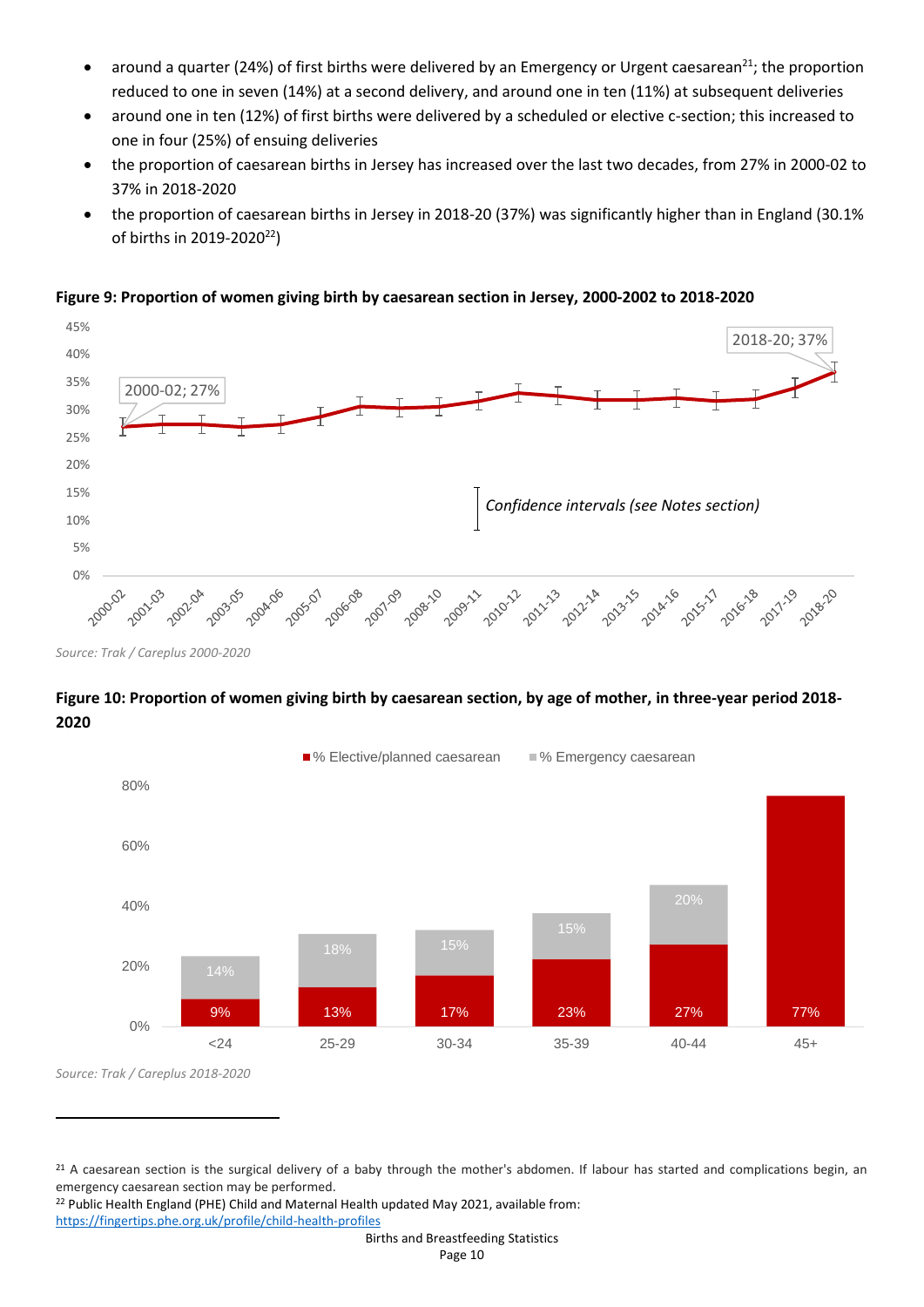During the latest three-year period:

- the proportion of caesarean deliveries in Jersey increased with the age of the mother. Caesarean births accounted for: almost a quarter (24%) of deliveries by women aged 24 years and under; a third (37%) of deliveries by women aged between 25 and 39 years; and a half (51%) of deliveries by women aged 40 years and over – see Figure 10
- around one in eight (13%) mothers in Jersey aged 25-29 years delivered by an elective or planned caesarean, a smaller proportion than for mothers aged 35-39 years (26%) and 40-44 years (28%)

### Birth weight

A baby's weight at birth can be influenced by several factors, including: gestational age at which the child is born; the health of the mother, particularly during pregnancy; and genetics. In 2020:

- 2% of all new-borns in Jersey were classified as being small for gestational age (birthweight below the  $5<sup>th</sup>$  centile for weight<sup>23</sup>) – see Figure 11
- 5% of all new-borns (around 50 babies) were large for gestational age (above the 95<sup>th</sup> centile for weight)
- 6% of all new-borns (around 50 babies) were classified as being of low birthweight<sup>24</sup>; fewer than 10 of these babies were recorded as being of very low birthweight $^{25}$  at the time of delivery
- among babies born at full term, around 10 babies (1%) were classified as low birthweight<sup>26</sup>, a lower proportion to that seen in England (3%)

#### **Figure 11: Proportion of all new-borns who were small or large birthweight for gestational age, 2012-2020**



■% small for gestational age ■ % large for gestational age

*Source: Trak / Careplus 2012-2020*

<sup>&</sup>lt;sup>23</sup> Jersey gestation and birth weight data is compared to the gender specific World Health Organisation British 1990 birth cohort

<sup>24</sup> *Low birthweight* is a term used to describe *babies* who are born weighing less than 2500g.

<sup>25</sup> Very l*ow birthweight* is a term used to describe *babies* who are born weighing less than 1500g.

<sup>&</sup>lt;sup>26</sup> Live births with a recorded birth weight under 2500g and a gestational age of at least 37 complete.

Births and Breastfeeding Statistics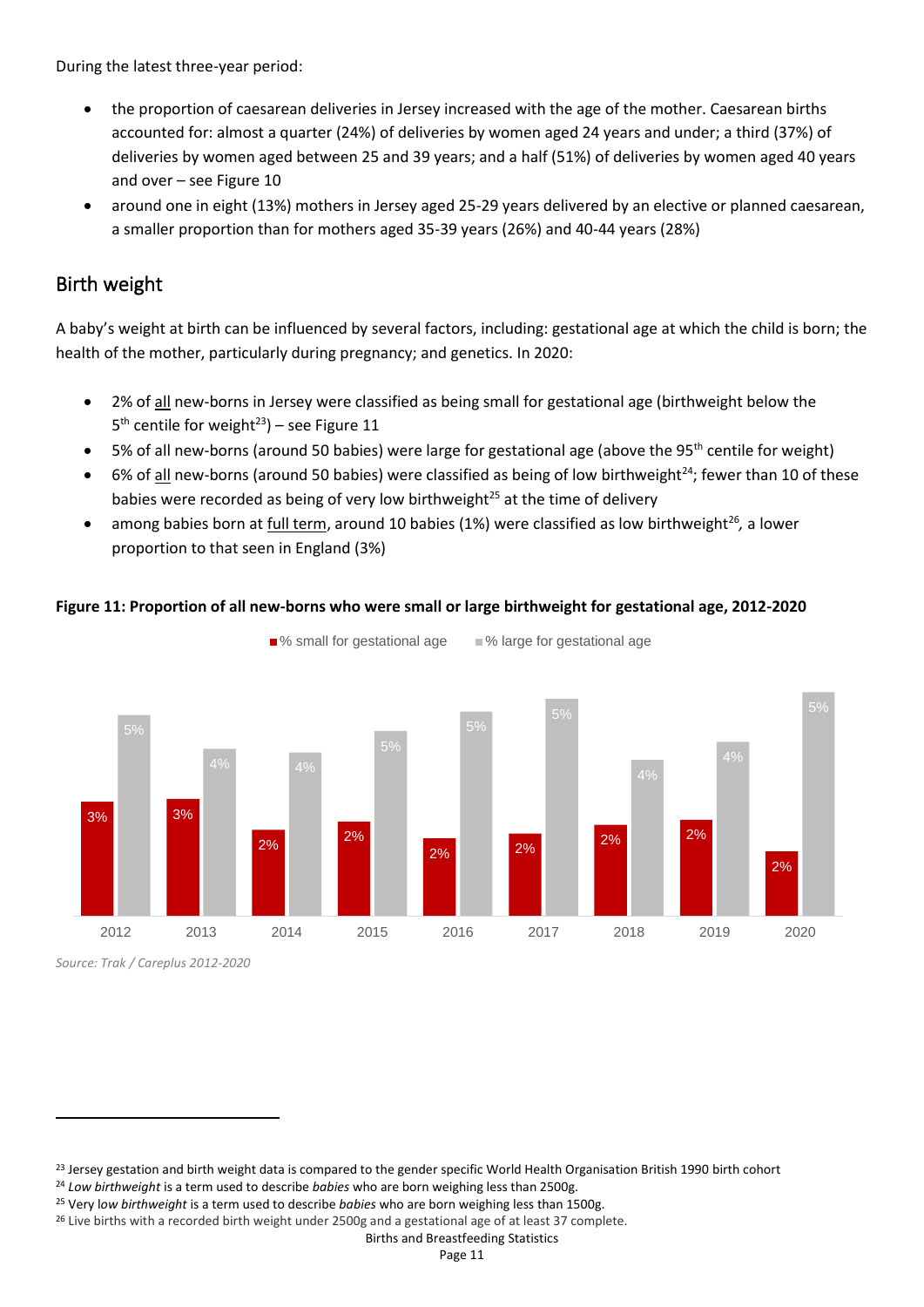### Apgar score

Medical professionals assess the Apgar score for a baby at five minutes after birth by scoring the baby between zero and two for each of five criteria (Appearance, Pulse, Grimace, Activity and Respiration) and summing to give a score between zero and ten. A score of seven or above is considered normal, and a score below seven is regarded as low. In Jersey during the period 2018-2020, of the 99% term babies with an Apgar score recorded, around 10 (corresponding to 1.6%) had a score below seven, a similar proportion to England in 2019-2020 (1.4%).

### Smoking

8% of women were recorded as being a current smoker at their booking appointment<sup>27</sup>

As part of the 6–8-week check of new-borns, the risk of exposure to second-hand smoke is assessed by GPs.<sup>28</sup>

• around one in six (16%) of all babies born in 2020 were living in a household where they were likely to be exposed to tobacco smoke by an adult

### Breastfeeding patterns

### Breastfeeding at discharge<sup>29</sup>

- three-quarters (75%) of babies were being breastfed at discharge from maternity in 2020, a similar proportion to that seen in each year since 2010
- 58% of mothers were exclusively breastfeeding (babies receiving breast milk only) and a further 16% were mixed feeding (babies receiving both breast and formula milk)
- at discharge, breastfeeding rates of mothers aged 15-24 years were significantly lower than those of mothers aged 30 years and over (see Figure 12)
- the proportion of mothers breastfeeding at discharge in Jersey in 2020 was similar to the proportion breastfeeding at initiation in England in 2016-17 (74%)

<sup>&</sup>lt;sup>27</sup> The booking appointment is the first official [antenatal appointment](https://www.tommys.org/pregnancy-information/im-pregnant/antenatal-care/your-antenatal-appointment-schedule) and will usually happen when the mother is between 8 and 12 weeks pregnant.

<sup>28</sup> Source: Careplus 2018-2020

<sup>&</sup>lt;sup>29</sup> Breastfeeding at birth is the proportion of mothers who give their babies breastmilk soon after delivery, and was the measure used from 2010 to 2014. From October 2015, mothers in Jersey have been assessed on whether they were breastfeeding on discharge, a change from the previous assessment of 'feeding initiated at birth' which was defined as the 48 hours following delivery. In practice, these two definitions of breastfeeding at birth are very similar.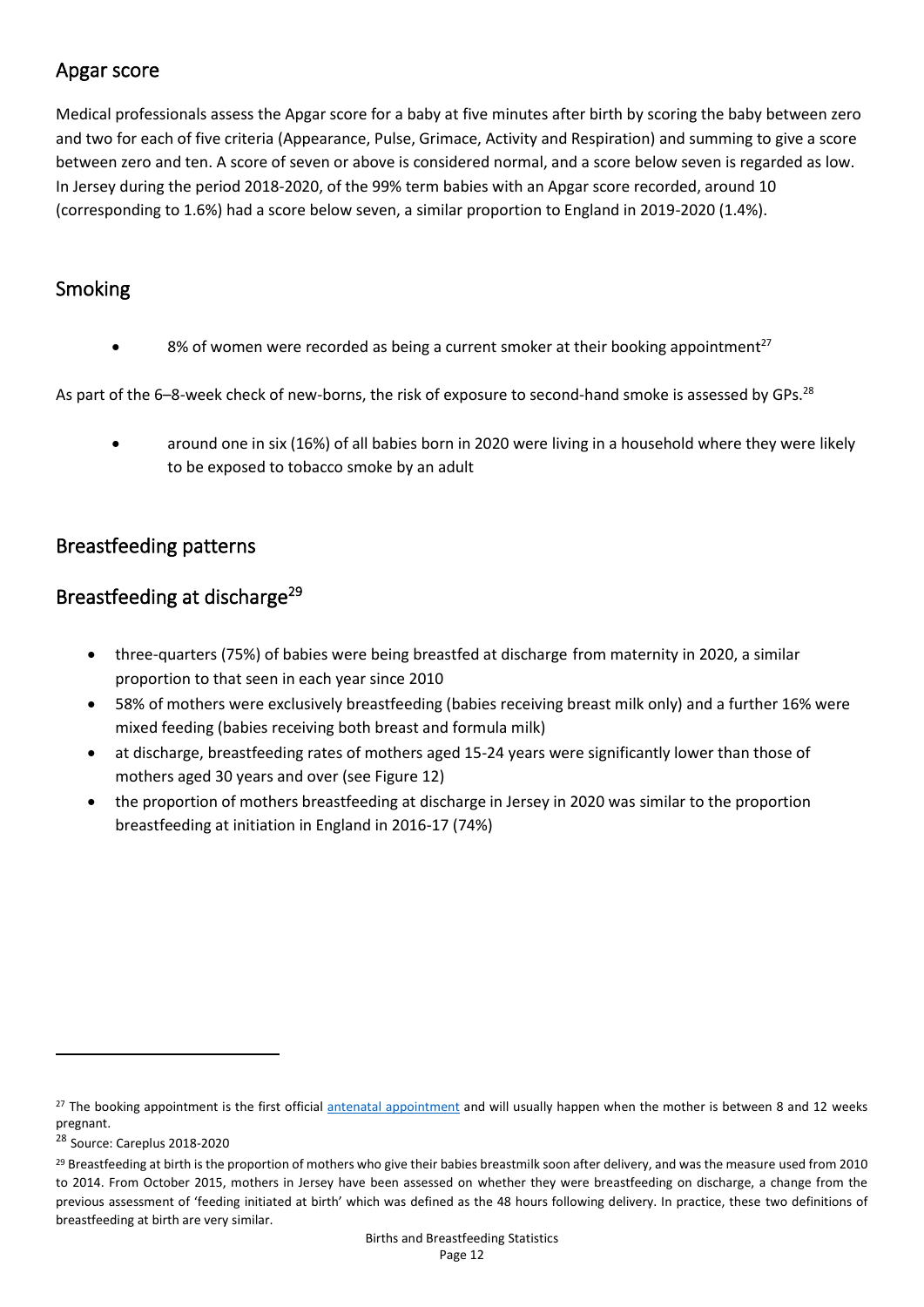**Figure 12: Proportion of mothers in Jersey who were breastfeeding at discharge by age of mother, 2020**



*Source: Trak / Careplus 2020*

# Breastfeeding at 6-8 weeks<sup>30</sup>

- in 2020, the proportion of mothers who were breastfeeding at 6 to 8 weeks after birth was 62%, comprising 44% breastfeeding exclusively and a further 18% partially - see Figure 13
- the proportion of babies receiving mixed breastfeeding at 6 to 8 weeks old has been essentially unchanged since 2016
- Jersey (62%) was higher than in England (48%) in 2019-2020 $31$



#### **Figure 13: Proportion of babies who were breastfed at 6-8 weeks after birth, 2011-2020**

*Source: Trak / Careplus 2011-2020*

<sup>30</sup> When a baby is six to eight weeks old, the doctor (GP) will examine him/her at the GP surgery. This is known as the six-week check. <sup>31</sup> Public Health England (PHE) Child and Maternal Health updated May 2021, available from: <https://fingertips.phe.org.uk/profile/child-health-profiles>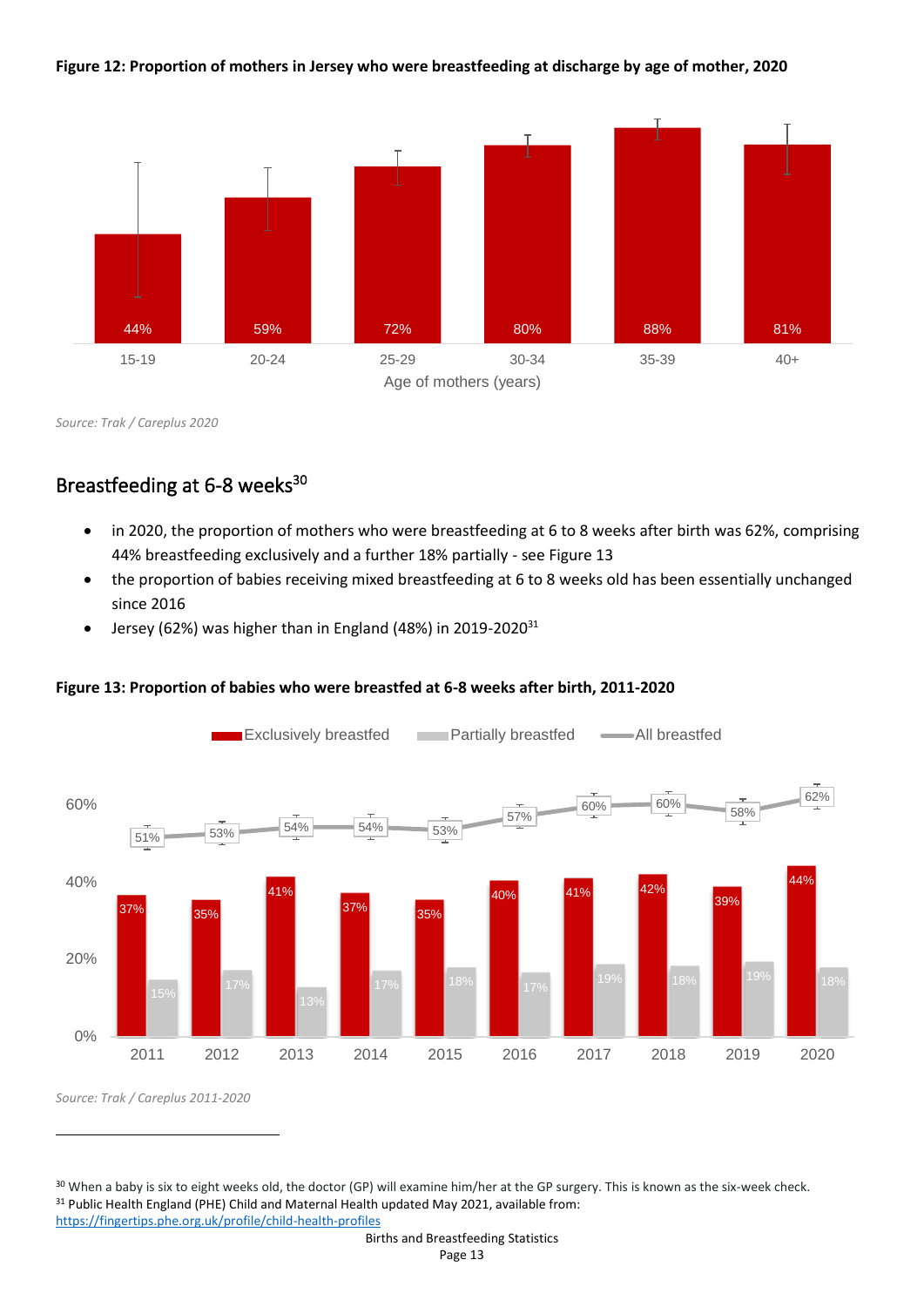• breastfeeding rates at 6 to 8 weeks were lower among mothers aged 24 years and under (34%) than mothers aged 30 years and over (69%) - Figure 14



#### **Figure 14: Proportion of babies who were breastfed at 6-8 weeks after birth, by age of mother, 2020**

*Source: Trak / Careplus 2020*

### Hospital admissions

During 2018-2020:

- around 415 children aged four years and under were admitted each year, on average, to hospital for emergency medical care
- the average number of individual infants (under one year of age) admitted to hospital for emergency medical care was around 130 per year, corresponding to an average of 1.2 visits per child
- 14% of admissions of infants aged under one year of age were primarily due to infections of the respiratory tract, corresponding to a rate of 198 admissions per 10,000 infant population per year; this rate is significantly lower than that for England (717 admissions per 10,000 infant population)
- 2% of admissions for infants under one year of age were primarily due to gastroenteritis; corresponding to an admission rate for gastroenteritis of 24 per 10,000 infant population per year, a significantly lower rate than seen in England (151 per 10,000 population)

# Stillbirths<sup>32</sup>

• there were a total of 30 stillbirths in Jersey during the ten-year period 2011-2020

# Neonatal deaths<sup>33</sup>

• there was a total of 10 neonatal deaths in Jersey during the ten-year period 2011-2020

<sup>&</sup>lt;sup>32</sup> Stillbirth is the delivery, after the 20th week of pregnancy, of a baby who has died.

<sup>33</sup> Neonatal deaths are babies who were born after 24 weeks' gestation who died in their first 28 days of life.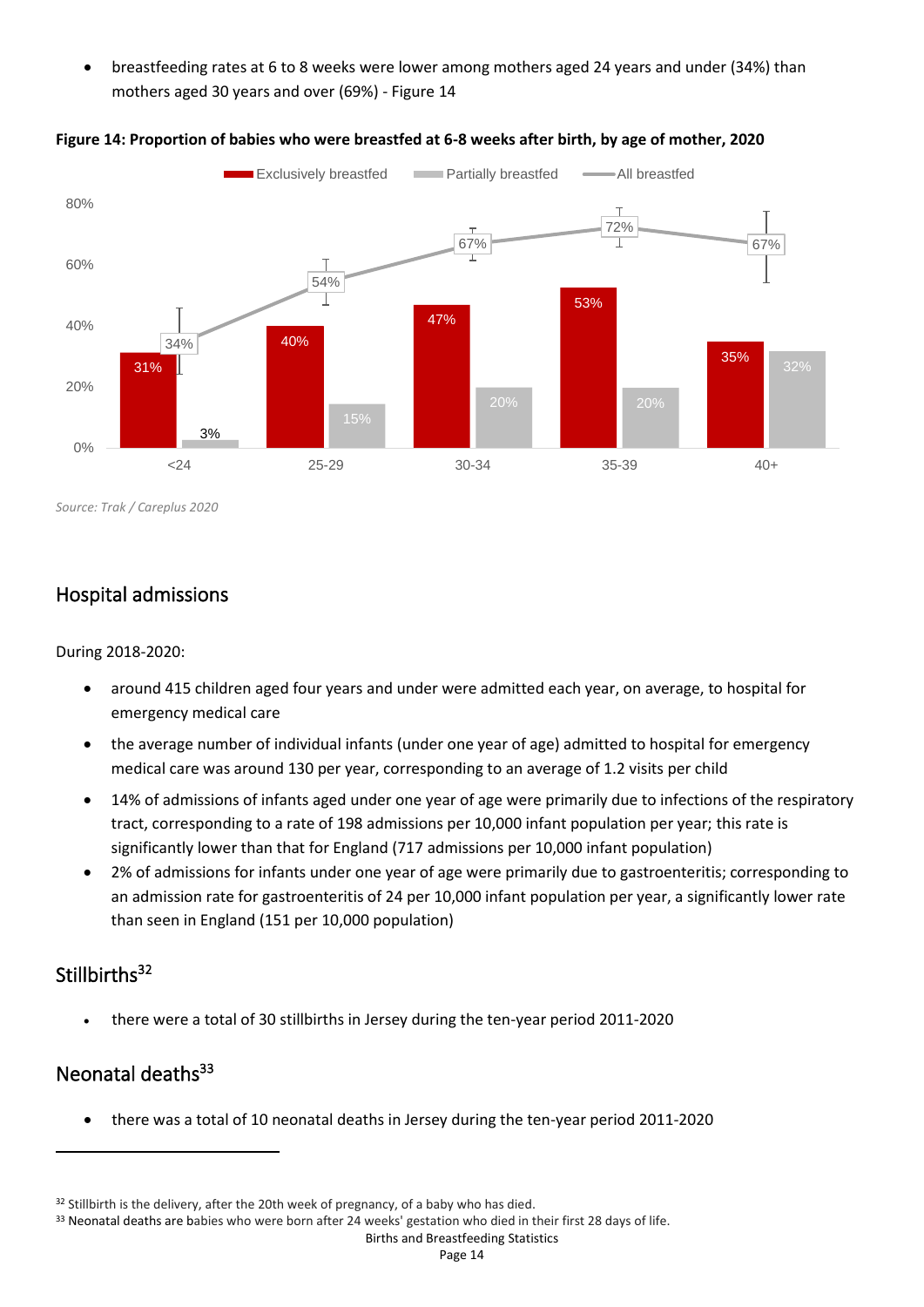# Infant mortality<sup>34</sup>

- there were 10 infant deaths (under one year of age) registered in Jersey during the three-year period 2018-2020
- the infant mortality rate in Jersey was 2.6 deaths per 1,000 live births during the three-year period 2018-2020, a similar rate to that seen since 2000 (Figure 15)
- during the decade 2011-2020, 73% of all deaths of children under five years of age occurred within the first year of life
- the infant mortality rate in Jersey is similar to that in England (3.9 per 1,000 live births $35$  in 2017-19)

#### **Figure 15: Infant mortality rate in Jersey per 1,000 live births (three-year average), 2000-02 to 2018-2020**



*Source: Trak / Careplus 2000-2020*

# Deaths of children under 5 years of age

• there were 10 deaths to children under five years of age in Jersey during the three-year period 2018-2020

<sup>34</sup> Infant mortality is defined as all deaths occurring within the first year of life. The number of infants who die each year in Jersey is subject to variation from year to year; the data is therefore presented on a three-year rolling average basis. 35 Public Health England (PHE) Child and Maternal Health updated May 2021, available from: <https://fingertips.phe.org.uk/profile/child-health-profiles>